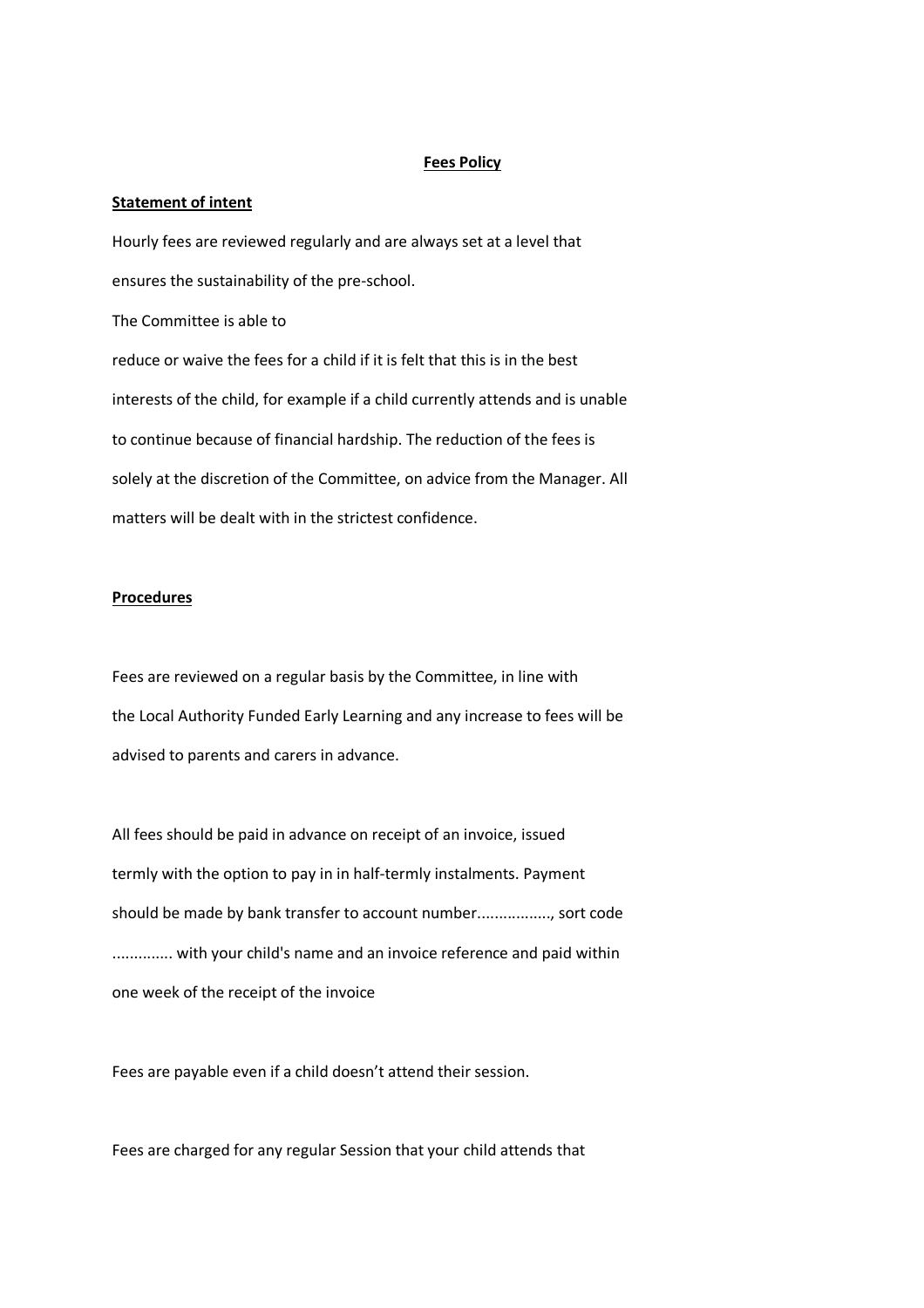are not covered by Free Early Learning funding (FEL) or if parents meet the criteria , Extended Funding Entitlement (EFE).

A separate invoice will be issued in arrears half-termly\* for Occasional Additional Sessions, regular Early Start Sessions and Session Amendments made throughout the term that are not covered by FEL or EFE.

If a fee bill is unpaid after two weeks, the Administrator will send a reminder by text. If the bill is still unpaid after three weeks there will be a late payment charge of £10 and the child's attendance at the Pre-school will be discussed and the place may be withdrawn.

To prevent debts from building up if the situation arises where a parent/carer is seen to be struggling to pay the fees, a discussion will take place between a senior member of the Pre-school staff and the parent/carer. Any reasons for not paying or delaying payment will be drawn to the attention of the Treasurer and Chair, who will review the situation and may give approval for an alternative level of payment or a delay in payment;

If payment is still not received following the above procedures, legal action may be taken.

Parents/carers are informed that their child would be funded by the government from the term after their third birthday, subject to the dates set by the Local Authority.